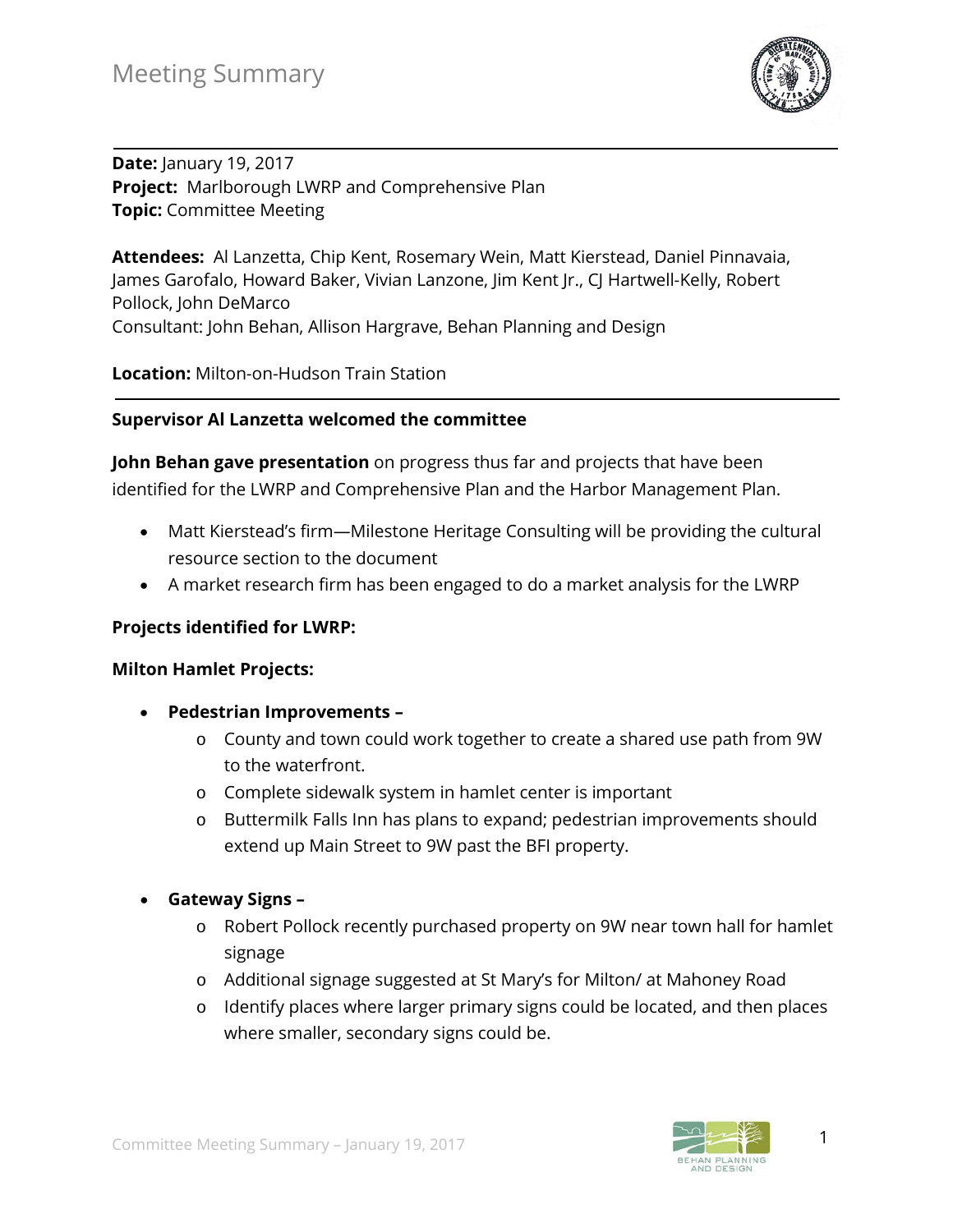

## • **Pedestrian Lighting-**

- o There are three lighting districts in the town: Milton, Marlborough and Mcloughlin Drive.
- o Extend lighting along sidewalks in the central areas of the hamlet and coming down from 9W as an entrance into Milton
- o Evaluating cost-saving potential of LED streetlights for the town—ideally install attractive pedestrian-scaled decorative streetlights at intersection of 9W that draw people down to the hamlet center. Decorative lights in hamlet center would be an important amenity for business retention and economic development purposes.

## • **Parking evaluation/study**

- o Parking is hard to find during busy times in the hamlets, and it has been difficult for the town to find any additional space for public parking especially to support new business development.
- o Supervisor Lanzetta has contacted St. James Church in Milton (vacant) about the possibility of the town using their parking lot, but the church said it must be vacant for a year before a decision can be made.
- o Municipal/public parking was noted as being important to support infill development in the hamlet center as there is limited on-street parking and many of the properties where infill development would be expected have limited space to support new buildings plus off-street parking—especially considering some of the topography and lot characteristics.

### **Marlboro Hamlet Projects:**

- **9W Corridor Study – Ulster Co. and BFJ Consulting**
	- o Should be starting in a couple of months
	- o Will cover Route 9W from Blue Point Road in Lloyd to Western Ave in Marlboro
	- o The intersection of 9W, Western Ave and King Street in Marlboro continues to be a problem for vehicular traffic and pedestrians. Intersection was evaluated with recommendations for improvements in prior studies. Pedestrian safety and aesthetic improvements continue to be important to the town as this area of 9W is clearly in need of improvement.
	- $\circ$  Supervisor Lanzetta noted that the town submitted a \$1.0 million grant application for improvements to the area to NYSDOT.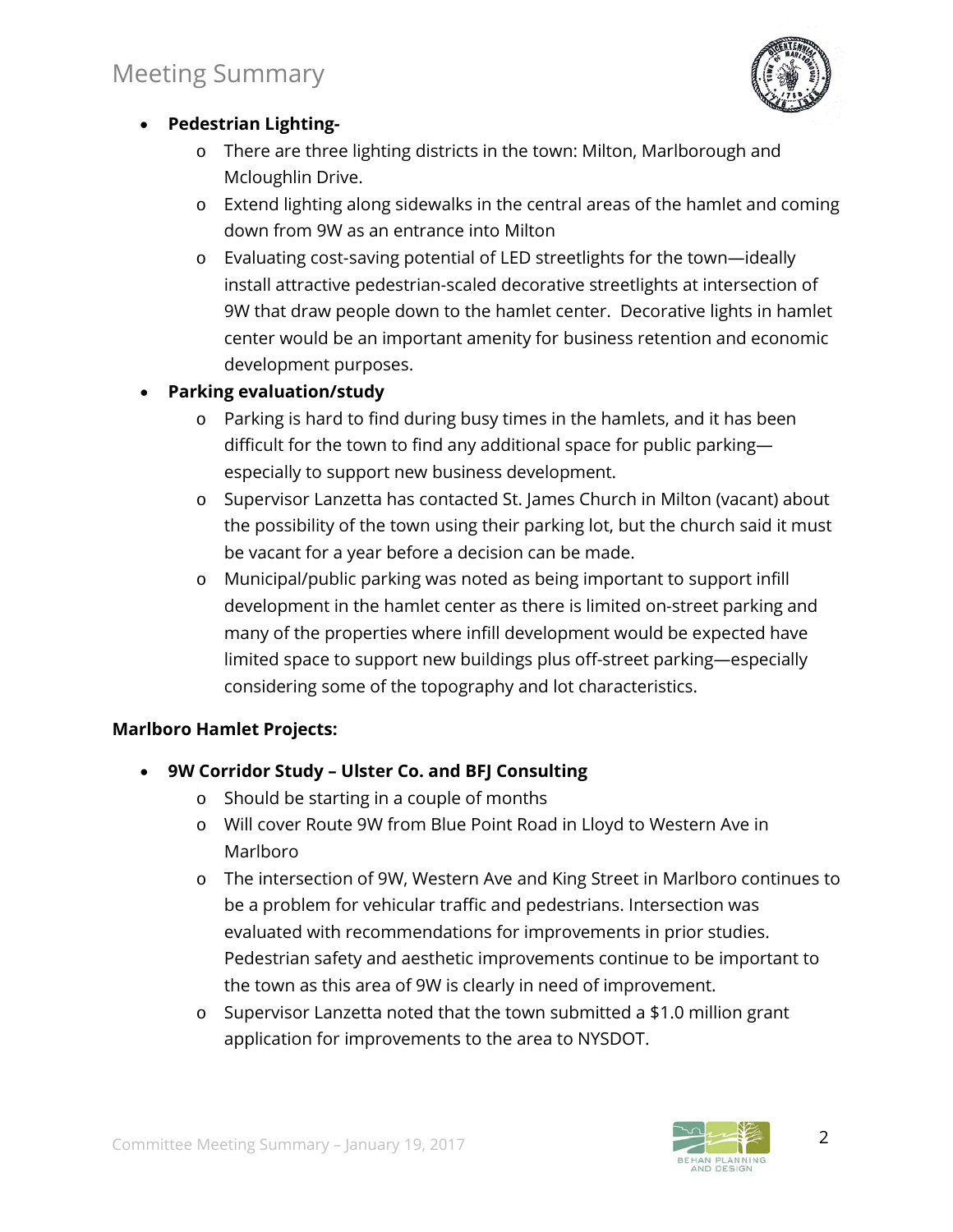

- **Gateway Signs**
	- o Possible southern gateway/welcoming signage locations include the intersection of 9W and Old Post Road and could include improvements in the vicinity of the St. Mary's church just north of Old Post Road.
	- o Town is getting the Old Post Road/St. Mary's site surveyed pro-bono to evaluate this site as a gateway location.
	- o Marlboro could have a fundraiser similar to the ones Milton hamlet has in order to raise money for the sign and the landscaping.
- **Lattintown Creek Trail –** Matt Kierstead spoke about this project:
	- o Proposed trail to follow Lattintown Creek from Marlboro hamlet to the Hudson River
	- o There is an approximate 150 foot drop for Route 9 to the bottom of the falls.
	- o Along the creek there are 3 surviving mill buildings, a waterwheel, and other mill ruins that would be incorporated into the trail as a glimpse into the historical past of the hamlet.
	- o The trail would reconnect the hamlet with the waterfront, serve as a recreational and historical asset for the town and create a recreational destination in the hamlet.
	- o From 9W to the river (Behan's recommended initial phase of trail development) there are approximately six landowners with whom to coordinate a potential trail route. In total for the entire trail as envisioned, there are about 30 different landowners from Marlboro Landing to Prospect Street, west of the hamlet, where the trail is intended to eventually go.
	- o Phase 1 of this project will be public outreach—in particular to work with property owners to understand owners' perspective of a potential trail, and then, if owners are amenable, to inform the public of the proposed project.
	- o There are two marinas on the waterfront here, it is understood that the smaller of the two are for sale – should be explored by the town.
	- o The tide and undercurrent are often too strong in the river for swimming, but kayaking and canoeing are popular activities.

## • **Tilcon New York property – Town led**

o Supervisor Lanzetta and Howard Baker met with the current president of Tilcon NY regarding the future of the 200+ acre property in the town.

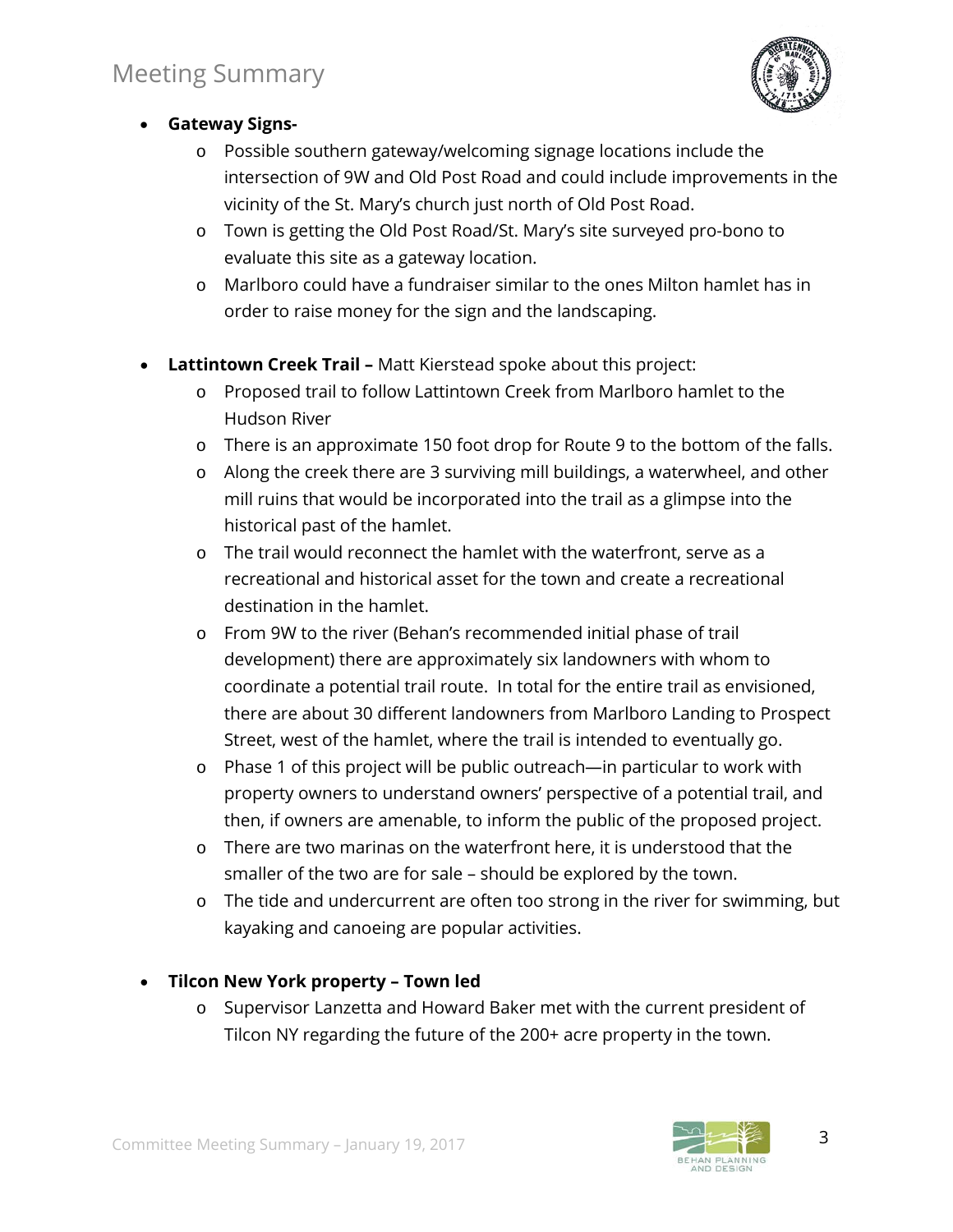# Meeting Summary



- o Property hasn't been mined since the 1990s, yet Tilcon desires to maintain the property as part of its holdings for future (long term) potential for its operations
- o Tilcon does not want to outright sell the property but are open the northern portion being used by the town for passive recreation (trail/nature preserve) purposes.
- o AL and HB with Behan to put together a specific proposal from the town
- o Discussed idea of creating a "Cooperative Conservation Development Plan" for the property in collaboration with Tilcon – considering, for example, a wooden walkway connecting across Jews Creek onto Tilcon Property.
- o Tilcon retains the right to dock barges in this location.
- o Look at Tilcon property in Tarrytown, company worked with the city to develop the property.

#### • **Other items for consideration**

- o Take advantage of the river views throughout the town
- o Review any need for changes in the zoning code identify town's assets, make sure they are protected through zoning code, design guidelines, etc.
- o Make sure there is a balance between the residential area and any zoning changes that may take place in the hamlet areas.
- o Figure out the long-term plans for the Marlboro marina and yacht club.
- o From Milton hamlet into Lloyd is designated a Scenic Are of Statewide Significant (SASS) – Behan will provide committee additional information on this.